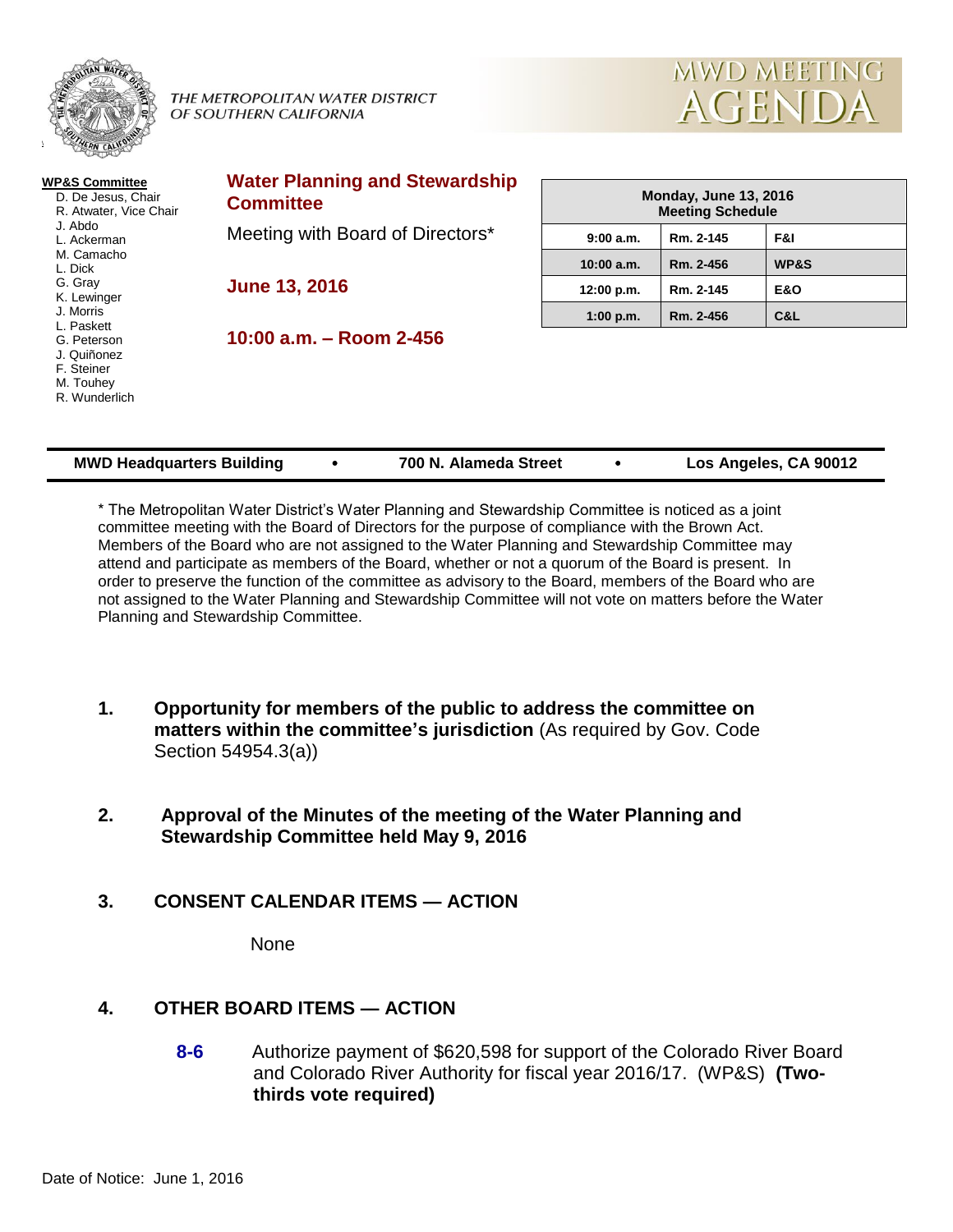#### **Recommendation:**

**Option #1:**

**Adopt the CEQA determination that the proposed action is not defined as a project and is not subject to CEQA and, by a two-thirds vote, Authorize the General Manager to make payment of up to \$620,598 for the CRB/Six Agency Committee and Authority for FY 2016/17.**

## **5. BOARD INFORMATION ITEMS**

None

### **6. COMMITTEE ITEMS**

- a. Conservation update
- b. Update on States Surface Storage Reservoir Planning and Related Efforts
- c. Report on Colorado River Drought Contingency Planning

### **7. MANAGEMENT REPORTS**

- a. Bay-Delta Matters
- b. Colorado River Matters
- c. Water Resource Management Manager's report

### **8. FOLLOW-UP ITEMS**

None

# **9. FUTURE AGENDA ITEMS**

**10. ADJOURNMENT**